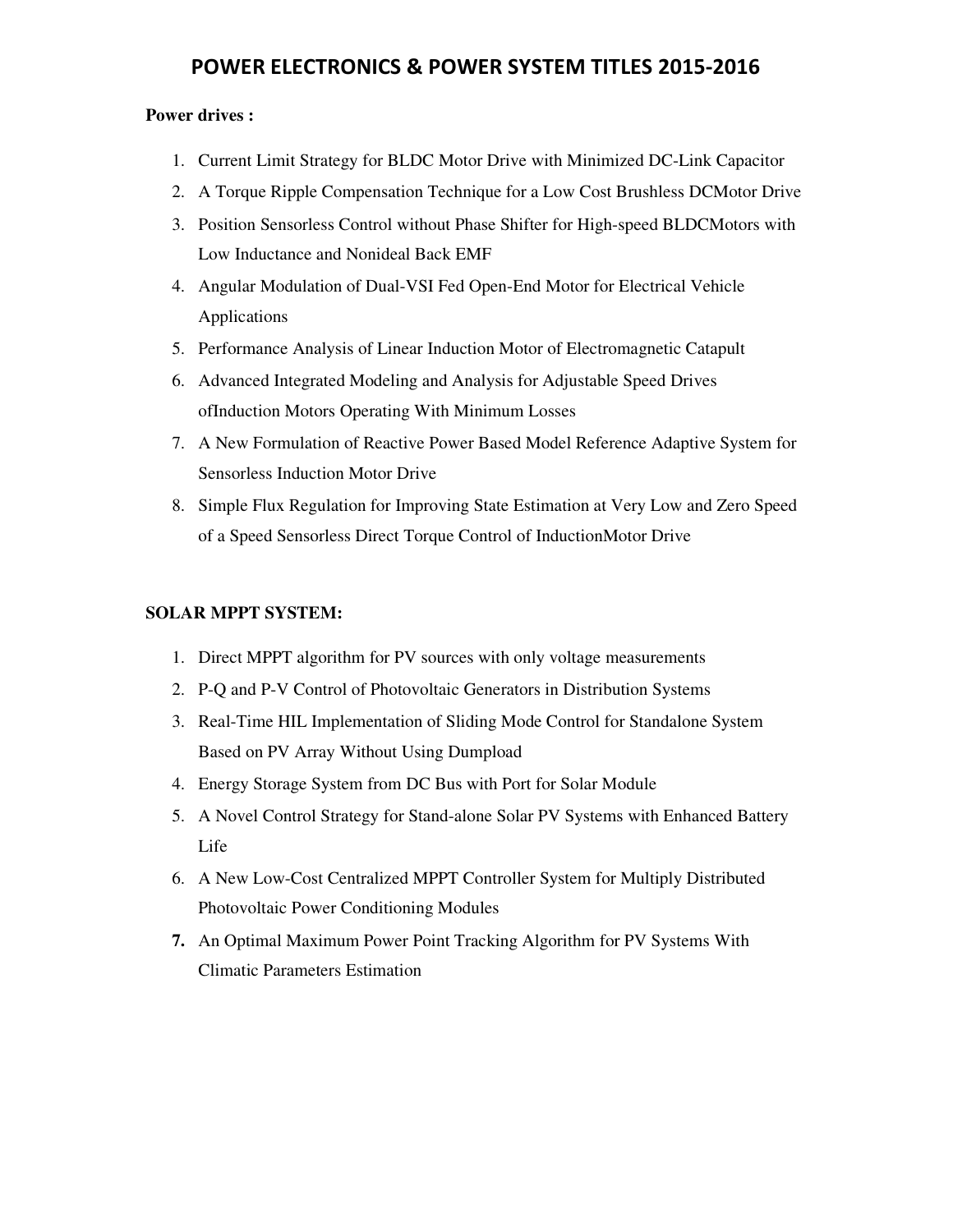#### **Z-Network based projects:**

- 1. An Energy Stored Quasi-Z Source Cascade Multilevel Inverter based Photovoltaic Power Generation System
- 2. An AC Z-source Converter Based on Gamma Structure with Safe-Commutation Strategy
- 3. A Comparison between Single-Phase Quasi-Z-Source and Quasi-Switched-Boost Inverters
- 4. A Single-phase PV Quasi-Z-source Inverter with Reduced Capacitance using Modified Modulation and Double-Frequency Ripple Suppression Control
- 5. Switched-Coupled-Inductor Quasi-Z-Source Inverter
- 6. A Novel Quasi-Z-Source Inverter Topology With Special Coupled Inductors For Input Current Ripples Cancellation.

#### **POWER QUALITY AND HARMONICS FILTERINGS:**

- 1. A PLL-Less Scheme for Single-Phase Grid Interfaced Load Compensating Solar PV Generation System
- 2. A Filtering Scheme to Reduce the Penetration of Harmonics Into Transmission Systems
- 3. Detection of Grid Voltage Fundamental and Harmonic Components Using Kalman Filter and Generalized Averaging Method
- 4. A Single-Phase Active Device for Power Quality Improvement of Electrified Transportation
- 5. Control of Single-Phase Power Converters Connected to Low Voltage Distorted Power Systems with Variable Compensation Objectives
- 6. Power Factor Corrected Zeta Converter Based Improved Power QualitySwitched Mode Power Supply
- 7. A Robust Synchronization to Enhance the Power Quality of Renewable Energy Systems
- 8. A Synchronization Method for Single-Phase Grid-Tied Inverters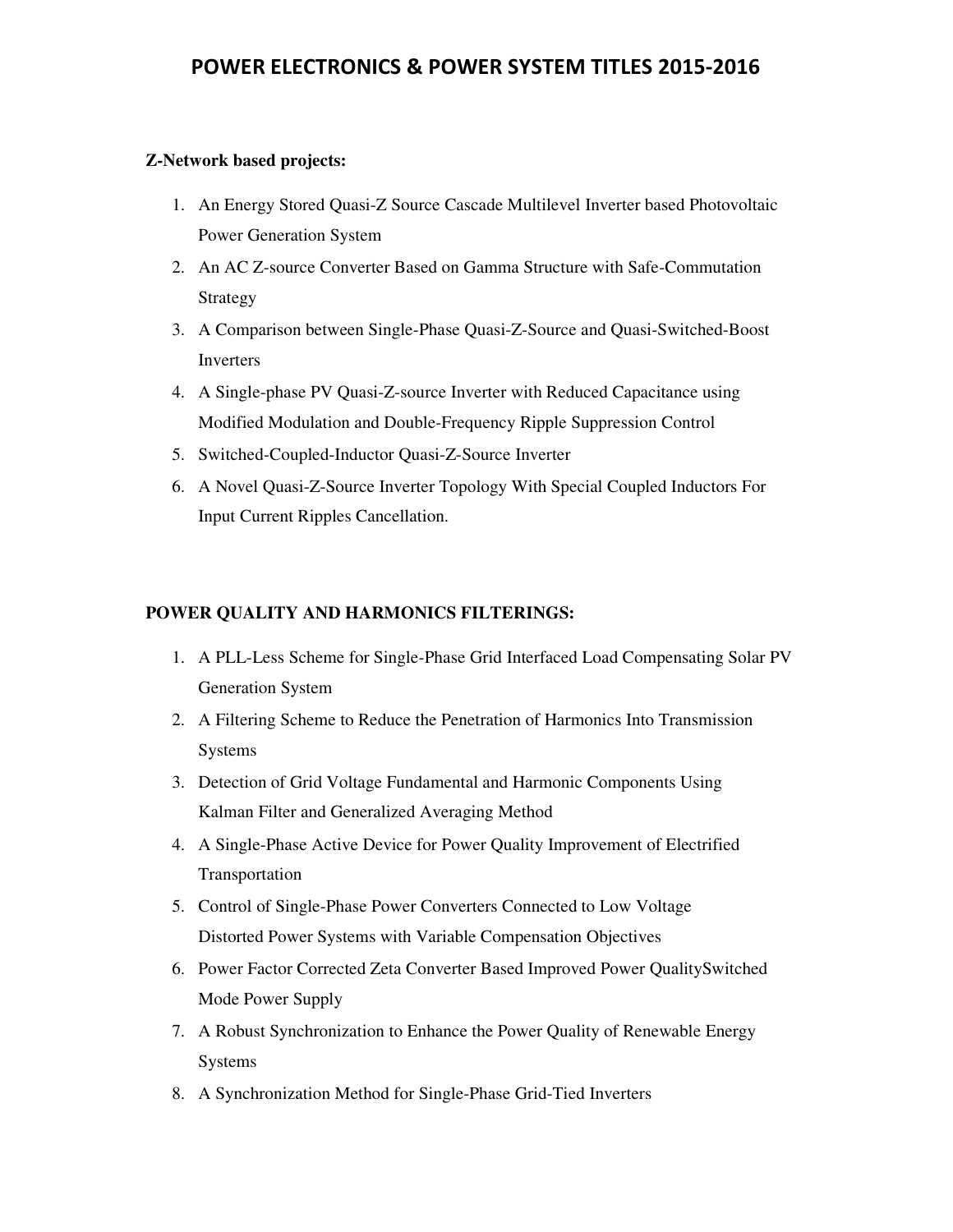- 9. Variable Forgetting Factor Recursive Least Square Control Algorithm for DSTATCOM
- 10. A New Virtual Harmonic Impedance Scheme for Harmonic Power Sharing in an Islanded Microgrid
- **11.** Optimal Design of High-Order Passive-Damped Filters for Grid-Connected Applications

### **PFC CONVERTERS:**

- 1. Efficient Single-Switch Boost-Dual-Input Flyback PFC Converter with Reduced Switching Loss
- 2. Implementation of Bridgeless Cuk Power Factor Corrector with Positive Output Voltage
- 3. An Integrated High-Power-Factor Converter with ZVS Transition
- 4. Modified Interleaved Current Sensorless Control for Three-Level Boost PFCConverter with Considering Voltage Imbalance and Zero-Crossing Current Distortion
- 5. A Novel Wall-Switched Step-Dimming Concept in LED Lighting Systems using PFC Zeta Converter
- 6. Design of AC-DC PFC High-Order Converters with Regulated Output Current for Low Power Applications
- 7. A High Voltage SiC-based Boost PFC for LED Applications
- 8. Power Factor Corrected Zeta Converter Based Improved Power Quality Switched Mode Power Supply
- 9. Line Current Distortion Compensation for DCM/CRM Boost PFCConverters
- 10. PIC-Based Interleaved Buck Power Factor Corrector With Adaptive Slope Compensation
- 11. A Novel Control Scheme of Quasi-Resonant Valley-Switching for High-Power-Factor AC-to-DC LED Drivers
- **12.** A Bridgeless BHB ZVS-PWM AC-AC Converter for High-Frequency Induction Heating Applications

### **MULTI LEVEL INVERTER:**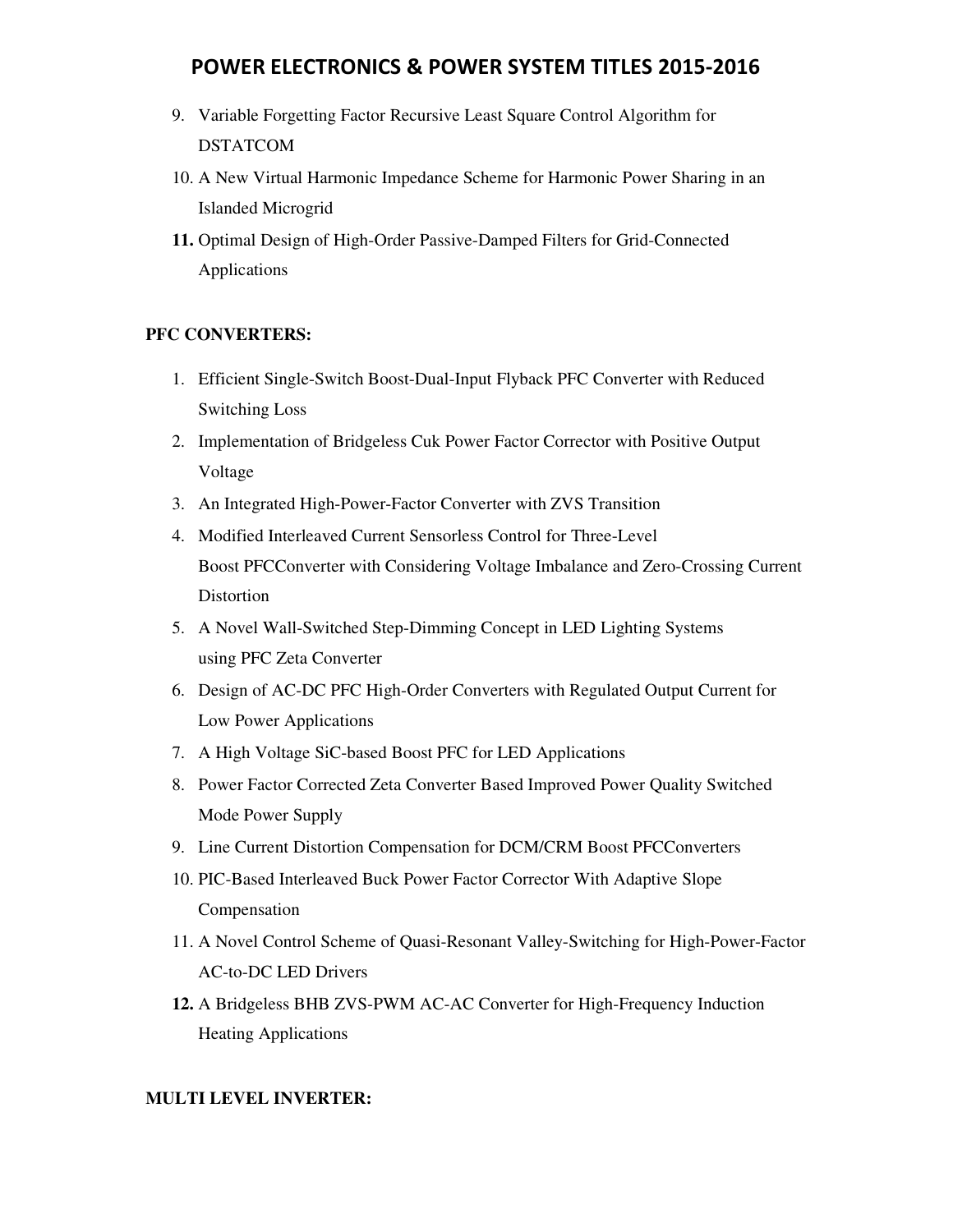- 1. A Fault Tolerant Single Phase Five-level Inverter for Grid Independent PV systems
- 2. An Energy Stored Quasi-Z Source Cascade Multilevel Inverter based Photovoltaic Power Generation System
- 3. A new switching scheme for a new multi level inverter topology for grid connected PV systems
- 4. Implementation of SVM to improve the performance of a nine level inverterwith reduced number of switches
- 5. Optimal Low Switching Frequency Pulsewidth Modulation of Nine-LevelCascade Inverter
- 6. An Innovative Scheme of Symmetric Multilevel Voltage Source Inverter with Lower Number of Circuit Devices

### **RESONANT CONVERTERS:**

- 1. Resonant Converter With Resonant-Voltage-Multiplier Rectifier and Constant Frequency Phase-Shift Control For Isolated Buck-Boost Power Conversion
- 2. Analysis and Design of Single-Switch Forward-Flyback Two-Channel LED Driver with Resonant-Blocking Capacitor
- 3. Efficiency Optimization of LLC Resonant Converters Operating in Wide Inputand/or Output-Voltage Range by On-the-Fly Topology-Morphing
- 4. Flying-Capacitor Based Hybrid LLC Converters with Input Voltage Auto-Balance Ability for High Voltage Applications
- 5. Proportional-Resonant Current Controllers Design Based on Desired Transient Performance
- 6. DCM-based Zero-Voltage Switching Control of a Bidirectional DC-DC Converter With Variable Switching Frequency
- 7. Operating Conditions Monitoring for High Power Density and Cost-Effective Resonant Power Converters
- 8. Analysis and Parameter Optimization of Start-up Process for LLC Resonant Converter
- 9. A Zero-Voltage-Transition Bidirectional DC/DC Converter Study on the Single-stage Forward-flyback PFC Converter with QR Control

### **WIND ENERGY CONVERSION SYSTEM:**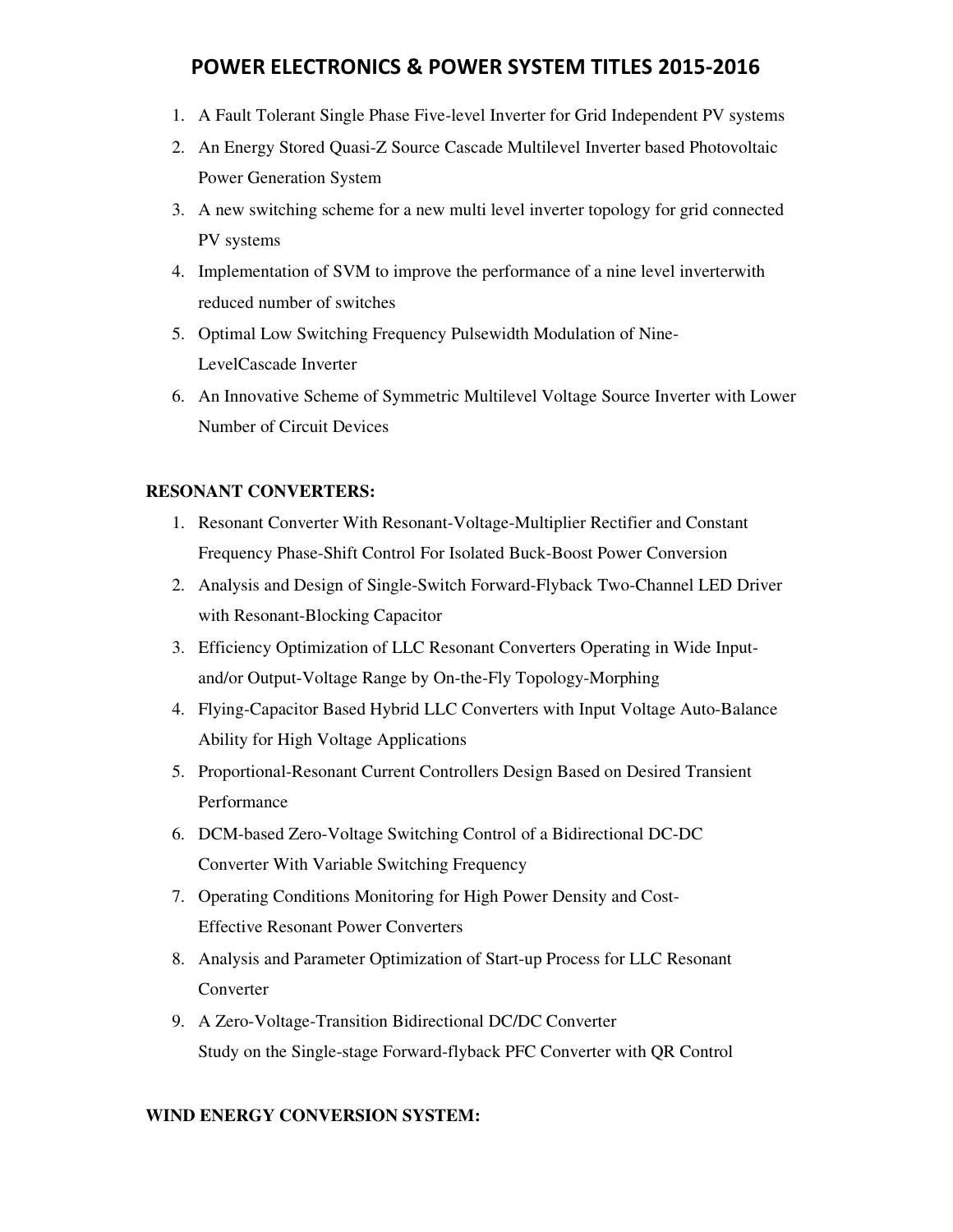- 1. Split Converter-Fed SRM Drive for Flexible Charging in EV/HEV Applications
- 2. Contribution of VSC-HVDC to Frequency Regulation of Power SystemsWith Offshore Wind Generation
- 3. A Discrete-Time Direct Torque Control for Direct-Drive PMSG-Based WindEnergy Conversion Systems
- 4. A Single Sensor Based MPPT Controller for Wind-Driven Induction Generators Supplying DC Microgrid
- 5. Wound Rotor Machine With Single-Phase Stator and Three-Phase RotorWindings Controlled by Isolated Three-Phase Inverter
- 6. Using Improved Power Electronics Modeling and Turbine Control to Improve Wind Turbine Reliability
- 7. On the Design and Capacity of Grounding Systems for Grid-Connected DGUs
- 8. Maximum Power Point Tracking Strategy for Large-Scale Wind GenerationSystems Considering Wind Turbine Dynamics
- 9. Reinforcement Learning-Based Intelligent Maximum Power Point Tracking Control for Wind Energy Conversion Systems

### **FACTS CONTROL:**

- 1. A New Control Strategy for Distributed Static Compensators Considering Transmission Reactive Flow Constraints
- 2. FACTS Devices Allocation via Sparse Optimization
- 3. A Fast LP Approach for Enhanced Utilization of Variable Impedance Based FACTS Devices
- 4. Individual Phase Current Control Based on Optimal Zero Sequence Current Separation for a Star-Connected Cascade STATCOM under Unbalanced **Conditions**
- 5. Full-bridge Reactive Power Compensator with Minimized Equipped Capacitor and its Application to Static Var Compensator
- 6. Online Reference Limitation Method of Shunt-Connected Converters to the Grid to Avoid Exceeding Voltage and Current Limits Under Unbalanced Operation
- 7. Application of PI and Super Twisting Drivers to Voltage Regulation of Wind farm via StatCom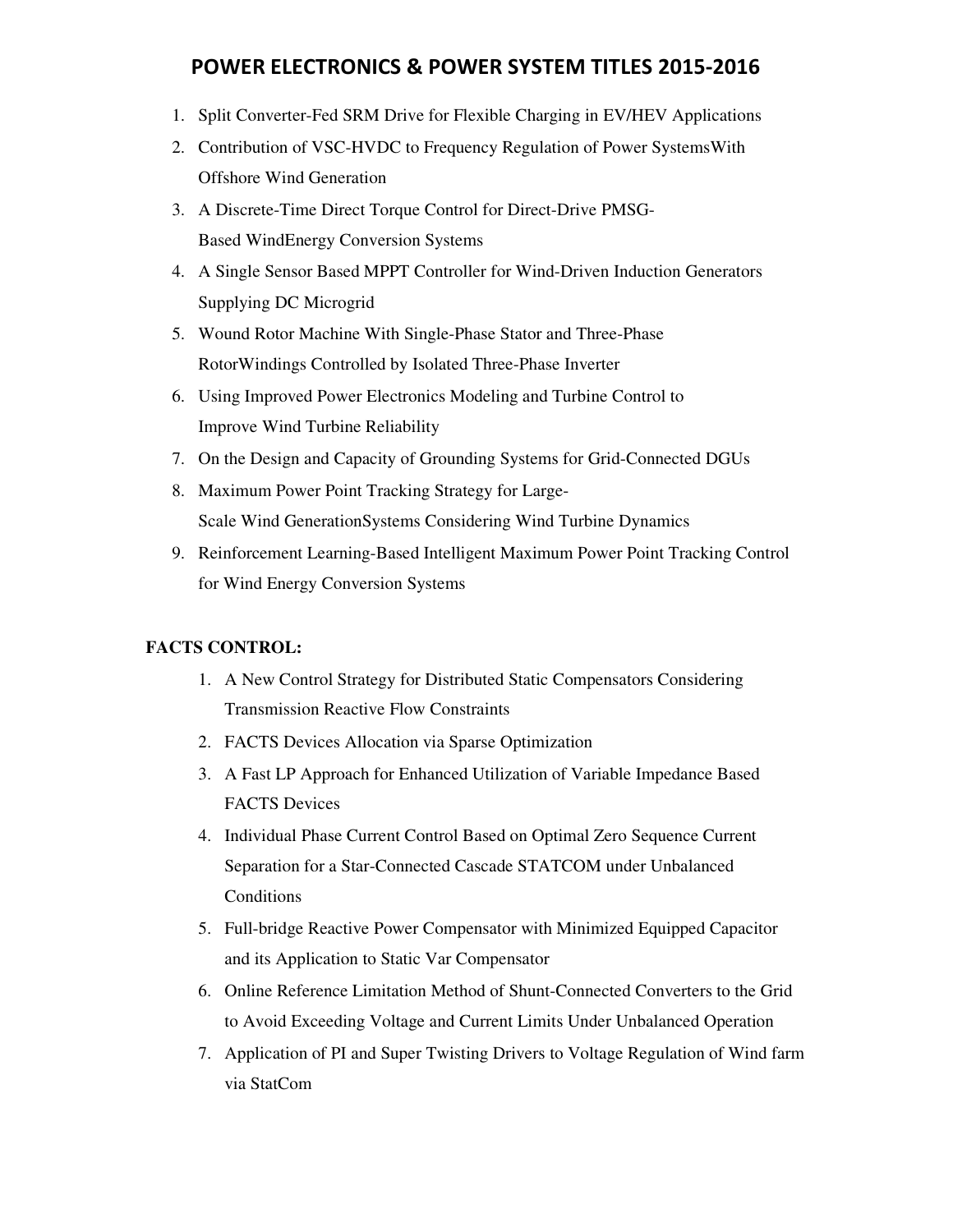- 8. Reduced Capacitance Thin-Film H-Bridge Multilevel STATCOM ControlUtilizing an Analytic Filtering Scheme
- 9. Modulation and Control of Transformer-less UPFC
- 10. An Integrated Dynamic Voltage Restorer-Ultracapacitor Design for Improving Power Quality of the Distribution Grid
- 11. Dynamic Voltage Restorer Based on Three-Phases Inverters Cascaded Through an Open-End Winding Transformer
- 12. Control strategy for Single-phase Transformerless Three-leg Unified Power Quality Conditioner Based on Space Vector Modulation
- 13. Implementation of Hybrid Filter for 12-Pulse Thyristor Rectifier Supplying High-Current Variable-Voltage DC Load
- 14. Shunt Active Power Filter With Open-End Winding Transformer and Series-Connected Converters

### **HYBRID CONVERTERS:**

- 1. Performance Analysis of Bidirectional DC–DC Converters for Electric Vehicles
- 2. Flying-Capacitor Based Hybrid LLC Converters with Input Voltage Auto-Balance Ability for High Voltage Applications
- 3. A Hybrid Estimator for Active/Reactive Power Control of Single-Phase Distributed Generation Systems with Energy Storage
- 4. Robust Global Stabilization of the DC-DC Boost Converter via HybridControl
- 5. Hybrid Modulation Scheme for High Frequency AC Link Inverter
- 6. Hybrid IPT Topologies With Constant Current or Constant Voltage Output for Battery Charging Applications
- 7. Design, Operation and Control of S3 Inverter for Single-Phase Micro-Grid Applications
- 8. Hybrid Three-Level and Half-Bridge DC-DC Converter With Reduced Circulating Loss and Output Filter Inductance
- 9. Analysis of CLL Resonant Converter with Semi Bridgeless Active Rectifier and Hybrid Control
- 10. A New Hybrid Boosting Converter (HBC) for Renewable Energy Applications